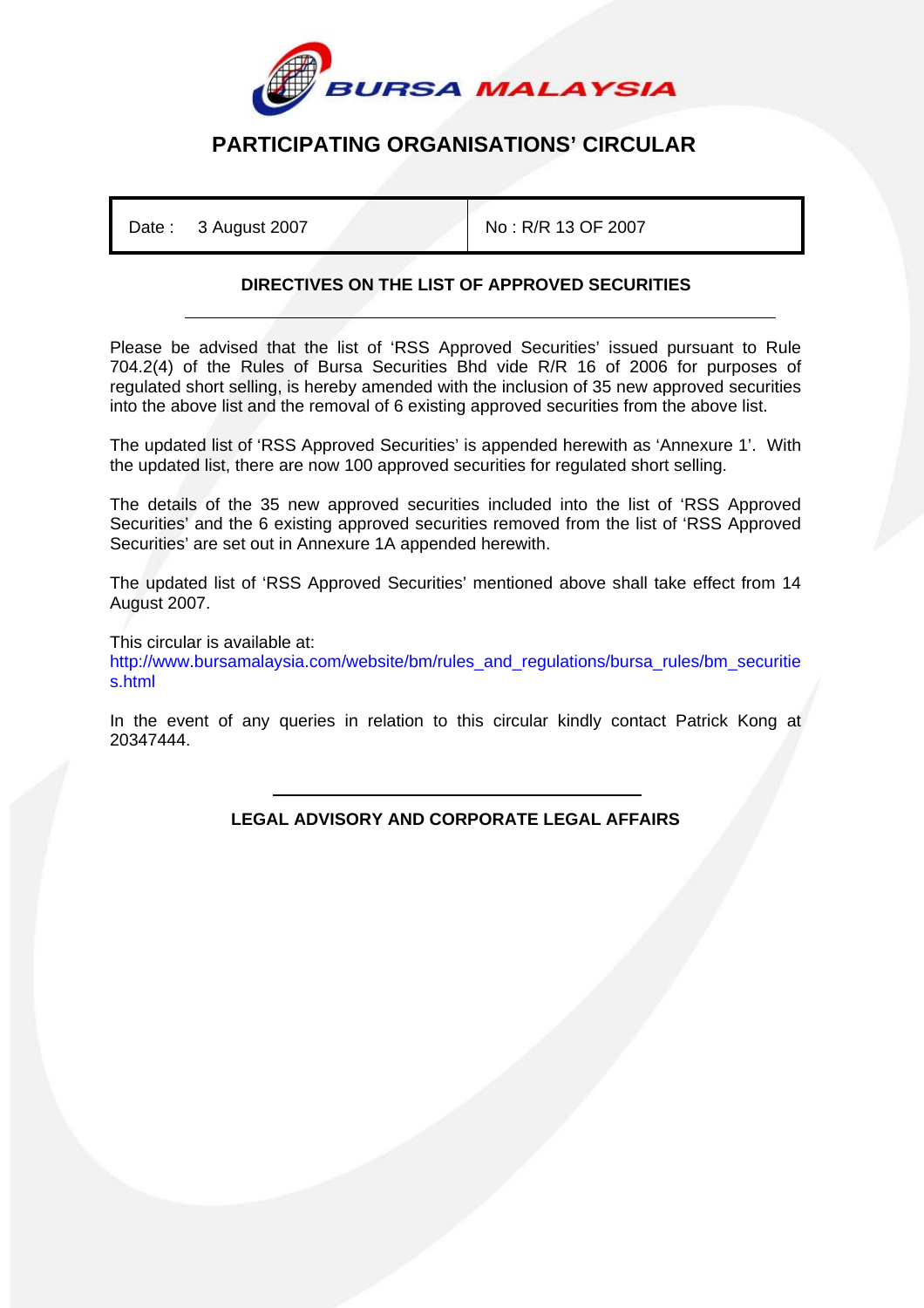| <b>RSS APPROVED SECURITIES</b> |                   |                                         |  |  |  |
|--------------------------------|-------------------|-----------------------------------------|--|--|--|
| <b>No</b>                      | <b>STOCK CODE</b> | <b>STOCK LONG NAME</b>                  |  |  |  |
| 1                              | 5185              | AFFIN HOLDINGS BHD                      |  |  |  |
| 2                              | 5099              | <b>AIRASIA BHD</b>                      |  |  |  |
| 3                              | 2288              | AMINVESTMENT GROUP BHD                  |  |  |  |
| 4                              | 1015              | AMMB HOLDINGS BHD                       |  |  |  |
| 5                              | 2291              | <b>ASIATIC DEVELOPMENT BHD</b>          |  |  |  |
| 6                              | 5076              | ASTRO ALL ASIA NETWORKS PLC             |  |  |  |
| $\overline{7}$                 | 1473              | BANDAR RAYA DEVELOPMENTS BHD            |  |  |  |
| 8                              | 3395              | BERJAYA CORPORATION BHD                 |  |  |  |
| 9                              | 4219              | BERJAYA LAND BHD                        |  |  |  |
| 10                             | 1562              | BERJAYA SPORTS TOTO BHD                 |  |  |  |
| 11                             | 1023              | BUMIPUTRA-COMMERCE HOLDINGS BHD         |  |  |  |
| 12                             | 1818              | BURSA MALAYSIA BHD                      |  |  |  |
| 13                             | 7277              | <b>DIALOG GROUP BHD</b>                 |  |  |  |
| 14                             | 2976              | DNP HOLDINGS BHD                        |  |  |  |
| 15                             | 1619              | DRB-HICOM BHD                           |  |  |  |
| 16                             | 3468              | <b>E&amp;O PROPERTY DEVELOPMENT BHD</b> |  |  |  |
| 17                             | 3417              | EASTERN & ORIENTAL BHD                  |  |  |  |
| 18                             | 2143              | ECM LIBRA AVENUE BHD                    |  |  |  |
| 19                             | 5266              | EON CAPITAL BHD                         |  |  |  |
| 20                             | 5101              | EVERGREEN FIBREBOARD BHD                |  |  |  |
| 21                             | 5398              | GAMUDA BHD                              |  |  |  |
| 22                             | 3182              | <b>GENTING BHD</b>                      |  |  |  |
| 23                             | 1953              | <b>GOLDEN HOPE PLANTATIONS BHD</b>      |  |  |  |
| 24                             | 1503              | GUOCOLAND (MALAYSIA) BHD                |  |  |  |
| 25                             | 5072              | <b>HIAP TECK VENTURE BHD</b>            |  |  |  |
| 26                             | 5819              | <b>HONG LEONG BANK BHD</b>              |  |  |  |
| 27                             | 1597              | IGB CORPORATION BHD                     |  |  |  |
| 28                             | 3336              | IJM CORPORATION BHD                     |  |  |  |
| 29                             | 2216              | IJM PLANTATIONS BHD                     |  |  |  |
| 30                             | 1961              | <b>IOI CORPORATION BHD</b>              |  |  |  |
| 31                             | 6483              | K & N KENANGA HOLDINGS BHD              |  |  |  |
| 32                             | 5089              | KLCC PROPERTY HOLDINGS BHD              |  |  |  |
| 33                             | 7164              | <b>KNM GROUP BHD</b>                    |  |  |  |
| 34                             | 2445              | KUALA LUMPUR KEPONG BHD                 |  |  |  |
| 35                             | 2003              | KULIM (M) BHD                           |  |  |  |
| 36                             | 3131              | KUMPULAN GUTHRIE BHD                    |  |  |  |
| 37                             | 5843              | KUMPULAN PERANGSANG SELANGOR BHD        |  |  |  |
| 38                             | 5097              | KURNIA ASIA BHD                         |  |  |  |
| 39                             | 3794              | LAFARGE MALAYAN CEMENT BHD              |  |  |  |
| 40                             | 1643              | <b>LANDMARKS BHD</b>                    |  |  |  |
| 41                             | 2011              | LINGUI DEVELOPMENT BHD                  |  |  |  |
| 42                             | 3581              | LION CORPORATION BHD                    |  |  |  |
| 43                             | 2887              | LION DIVERSIFIED HOLDINGS BHD           |  |  |  |
| 44                             | 4235              | LION INDUSTRIES CORPORATION BHD         |  |  |  |
| 45                             | 1198              | <b>MAA HOLDINGS BHD</b>                 |  |  |  |
| 46                             | 3735              | <b>MAGNUM CORPORATION BHD</b>           |  |  |  |
| 47                             | 1155              | MALAYAN BANKING BHD                     |  |  |  |
| 48                             | 3891              | MALAYAN UNITED INDUSTRIES BHD           |  |  |  |
| 49                             | 5077              | MALAYSIAN BULK CARRIERS BHD             |  |  |  |
| 50                             | 5525              | MALAYSIAN INDUSTRIAL DEV. FINANCE BHD   |  |  |  |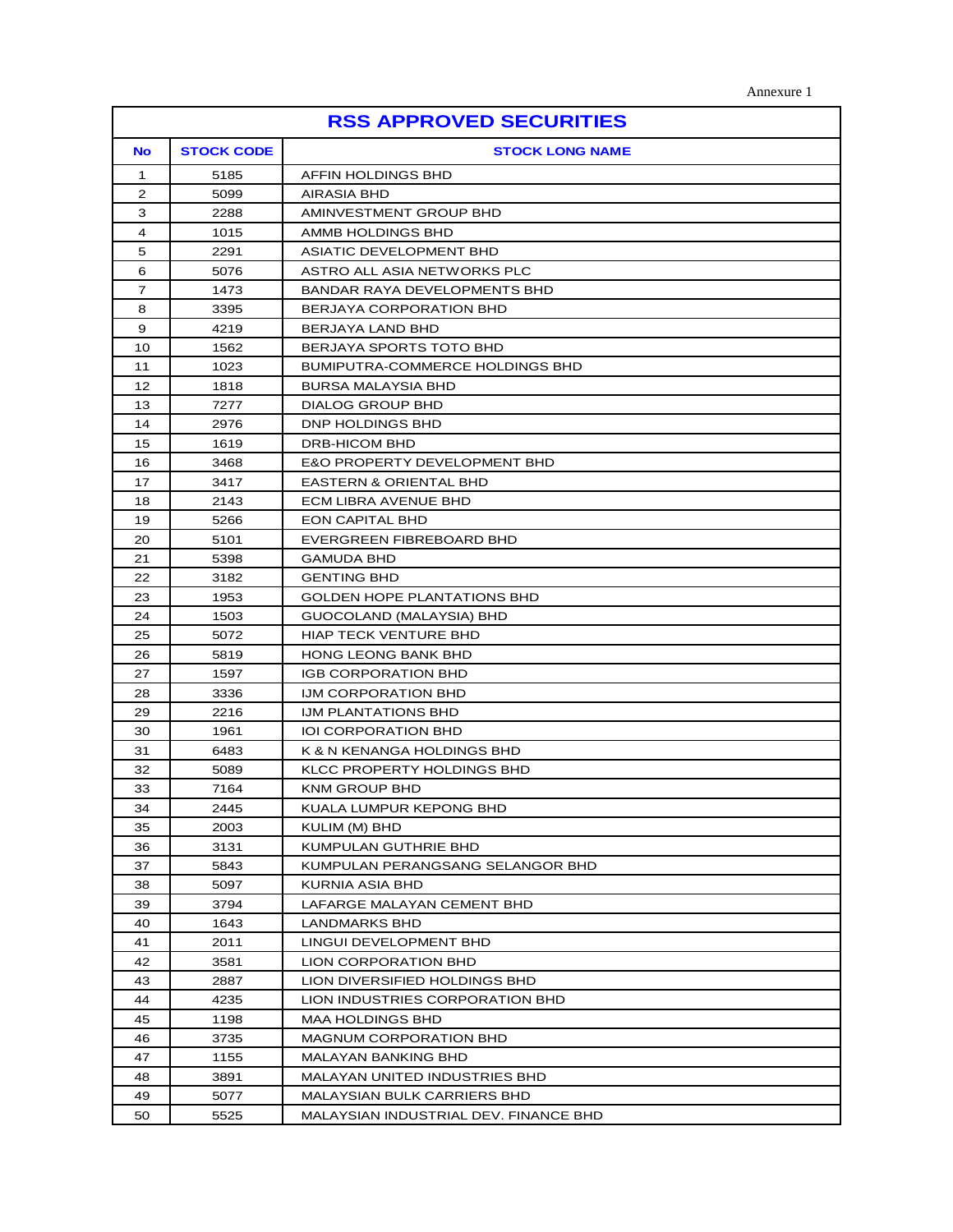| <b>RSS APPROVED SECURITIES</b> |                   |                                            |  |  |  |
|--------------------------------|-------------------|--------------------------------------------|--|--|--|
| <b>No</b>                      | <b>STOCK CODE</b> | <b>STOCK LONG NAME</b>                     |  |  |  |
| 51                             | 2488              | <b>MALAYSIAN PLANTATIONS BHD</b>           |  |  |  |
| 52                             | 1651              | <b>MALAYSIAN RESOURCES CORPORATION BHD</b> |  |  |  |
| 53                             | 4502              | <b>MEDIA PRIMA BHD</b>                     |  |  |  |
| 54                             | 3816              | MISC BHD (incl. MISC-F)                    |  |  |  |
| 55                             | 8893              | MK LAND HOLDINGS BHD                       |  |  |  |
| 56                             | 9768              | MTD INFRAPERDANA BHD                       |  |  |  |
| 57                             | 3905              | MULPHA INTERNATIONAL BHD                   |  |  |  |
| 58                             | 3859              | MULTI-PURPOSE HOLDINGS BHD                 |  |  |  |
| 59                             | 5094              | ORNASTEEL HOLDINGS BHD                     |  |  |  |
| 60                             | 5053              | OSK HOLDINGS BHD                           |  |  |  |
| 61                             | 6866              | PADIBERAS NASIONAL BHD                     |  |  |  |
| 62                             | 5052              | PLUS EXPRESSWAYS BHD                       |  |  |  |
| 63                             | 4634              | POS MALAYSIA & SERVICES HOLDINGS BHD       |  |  |  |
| 64                             | 4065              | PPB GROUP BHD                              |  |  |  |
| 65                             | 8869              | PRESS METAL BHD                            |  |  |  |
| 66                             | 1295              | PUBLIC BANK BHD (incl. Public Bank-F)      |  |  |  |
| 67                             | 6807              | PUNCAK NIAGA HOLDINGS BHD                  |  |  |  |
| 68                             | 5030              | RANHILL BHD                                |  |  |  |
| 69                             | 5215              | RB LAND HOLDINGS BHD                       |  |  |  |
| 70                             | 4715              | RESORTS WORLD BHD                          |  |  |  |
| 71                             | 1066              | <b>RHB CAPITAL BHD</b>                     |  |  |  |
| 72                             | 8575              | SAPURACREST PETROLEUM BHD                  |  |  |  |
| 73                             | 2356              | SARAWAK ENERGY BERHAD                      |  |  |  |
| 74                             | 7158              | <b>SCOMI GROUP BHD</b>                     |  |  |  |
| 75                             | 7045              | <b>SCOMI MARINE BHD</b>                    |  |  |  |
| 76                             | 4197              | SIME DARBY BHD                             |  |  |  |
| 77                             | 8664              | <b>SP SETIA BHD</b>                        |  |  |  |
| 78                             | 6084              | STAR PUBLICATIONS (M) BHD                  |  |  |  |
| 79                             | 5109              | STARHILL REAL ESTATE INVESTMENT TRUST      |  |  |  |
| 80                             | 6165              | <b>SUNRISE BHD</b>                         |  |  |  |
| 81                             | 4308              | SUNWAY HOLDINGS INCORPORATED BHD           |  |  |  |
| 82                             | 6521              | SURIA CAPITAL HOLDINGS BHD                 |  |  |  |
| 83                             | 4898              | TA ENTERPRISE BHD                          |  |  |  |
| 84                             | 1589              | TEBRAU TEGUH BHD                           |  |  |  |
| 85                             | 4863              | TELEKOM MALAYSIA BHD                       |  |  |  |
| 86                             | 5347              | TENAGA NASIONAL BHD                        |  |  |  |
| 87                             | 5031              | TIME DOTCOM BHD                            |  |  |  |
| 88                             | 4456              | TIME ENGINEERING BHD                       |  |  |  |
| 89                             | 5103              | TITAN CHEMICALS CORP. BHD                  |  |  |  |
| 90                             | 4804              | TRADEWINDS CORPORATION BHD                 |  |  |  |
| 91                             | 4855              | <b>UEM BUILDERS BHD</b>                    |  |  |  |
| 92                             | 1775              | <b>UEM WORLD BHD</b>                       |  |  |  |
| 93                             | 4588              | UMW HOLDINGS BHD                           |  |  |  |
| 94                             | 5019              | UNICO-DESA PLANTATIONS BHD                 |  |  |  |
| 95                             | 5005              | UNISEM (M) BHD                             |  |  |  |
| 96                             | 5142              | WAH SEONG CORPORATION BHD                  |  |  |  |
| 97                             | 3158              | YNH PROPERTY BHD                           |  |  |  |
| 98                             | 4677              | YTL CORPORATION BHD                        |  |  |  |
| 99                             | 2577              | YTL LAND & DEVELOPMENT BHD                 |  |  |  |
| 100                            | 6742              | YTL POWER INTERNATIONAL BHD                |  |  |  |